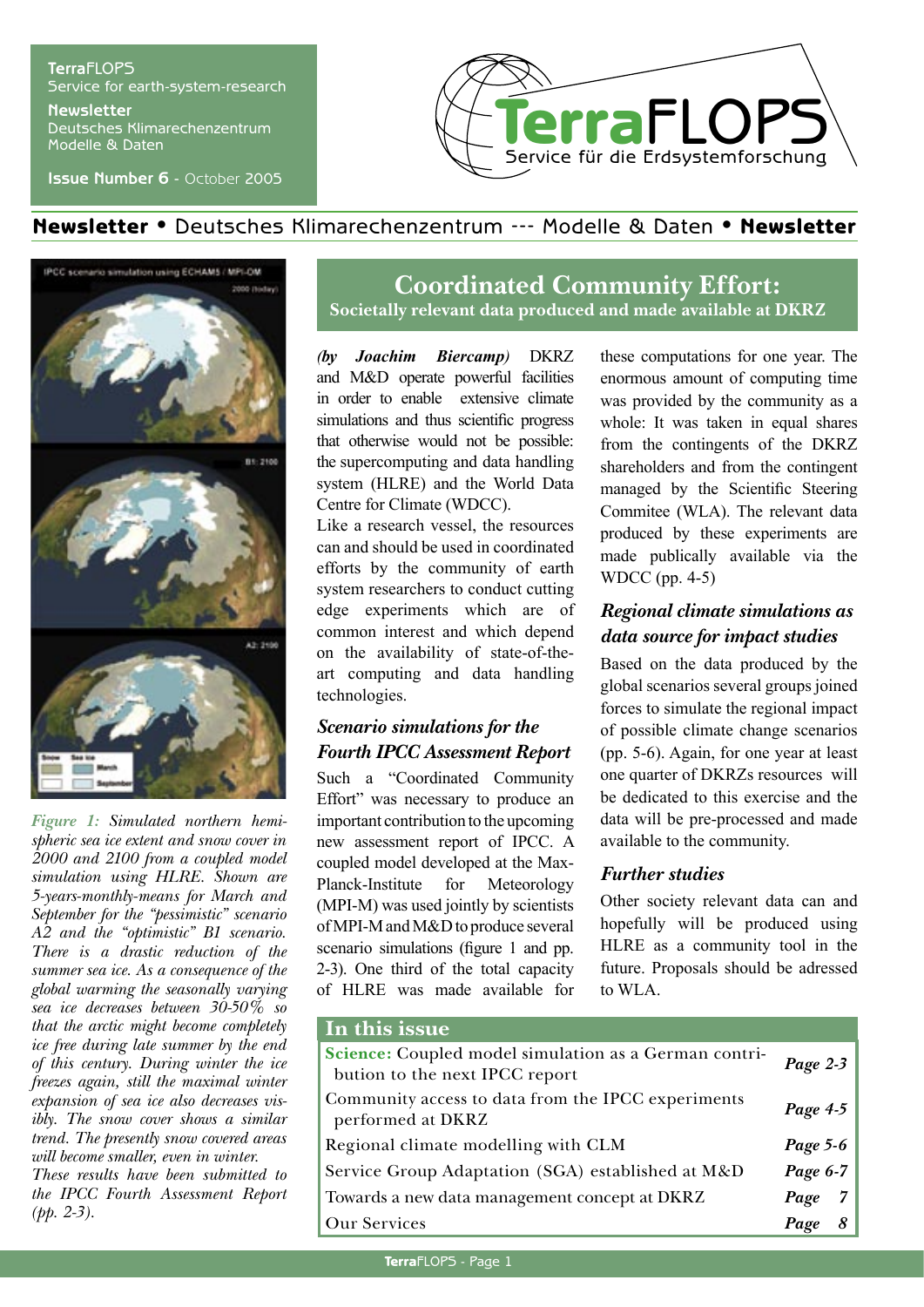# *Coupled model simulation as a German contribution to the next IPCC Report*

*From May 2004 until May 2005 about a quarter of the DKRZ computing resources have been devoted to coupled model simulations for the fourth IPCC Report. The data produced, in this "community effort" (Konsortialrechnung), is stored in the relational data base system CERA, so that it is available to all scientists for further analysis via the World Data Centre for Climate. First results of the simulation were visualised by the DKRZ visualisation group.*

In May 2005 the model simulations for the AR4 being announced in the last TerraFLOPS (No 5) have been successfully completed after one year of work by scientists from Max Planck Institute for Meteorology (MPI-M) and M&D with the help of DKRZ.

Figure 2 (left) illustrates the components of the climate model used (a coupled atmosphereocean-land-sea-ice model) ECHAM5 / MPI-OM developed at MPI-M. Altogether 18 individual experiments were realised with this model simulating about 5000 years which required approximately 400.000 CPU-hours. Some experiments were repeated with a preliminary version of the COSMOS earth system model (figure 2, right; cf. TerraFLOPS No 5), including a detailed representation of tropospheric aerosols and the biogeochemistry of the ocean.

The model output of the new IPCC simulations amount to approximately 400 TeraBytes whereof 115 TeraBytes, are already included into the relational data base system CERA (figure 3). Being of special

interest for various earth system research studies the results of these intricate simulations are partly preprocessed and stored operationally on CERA and are available to the community (for instructions how to access these data see pp. 4-5).

#### *First Results*

Several results of the simulations were animated and visualised at DKRZ. Examples are given in figure 1 (cover page) and in figures 4-6. More images as well as various animation can be found at *hppt://www.dkrz.de/dkrz/science/ IPCC\_AR4/scenarios\_AR4\_Intro.*

[J. Meyer, M. Böttinger, J. Biercamp]



*Figure 3: Growth of the CERA climate database. An extraordinary steep increase can be observed since summer 2004. Midyear 2005, 170 TeraBytes were stored in the data base. Two third of the data (115 TeraBytes) can be attributed to IPCC simulations. Further IPCC data are still waiting to be included into the database.*



*Figure 2: Model components and forcings of the applied climate models for the IPCC scenarios simulations: On the left side the ECHAM5/ MPI-OM. On the right the preliminary version of the COSMOS earth system model, including a detailed representation of tropospheric aerosols and the biogeochemistry of the ocean.*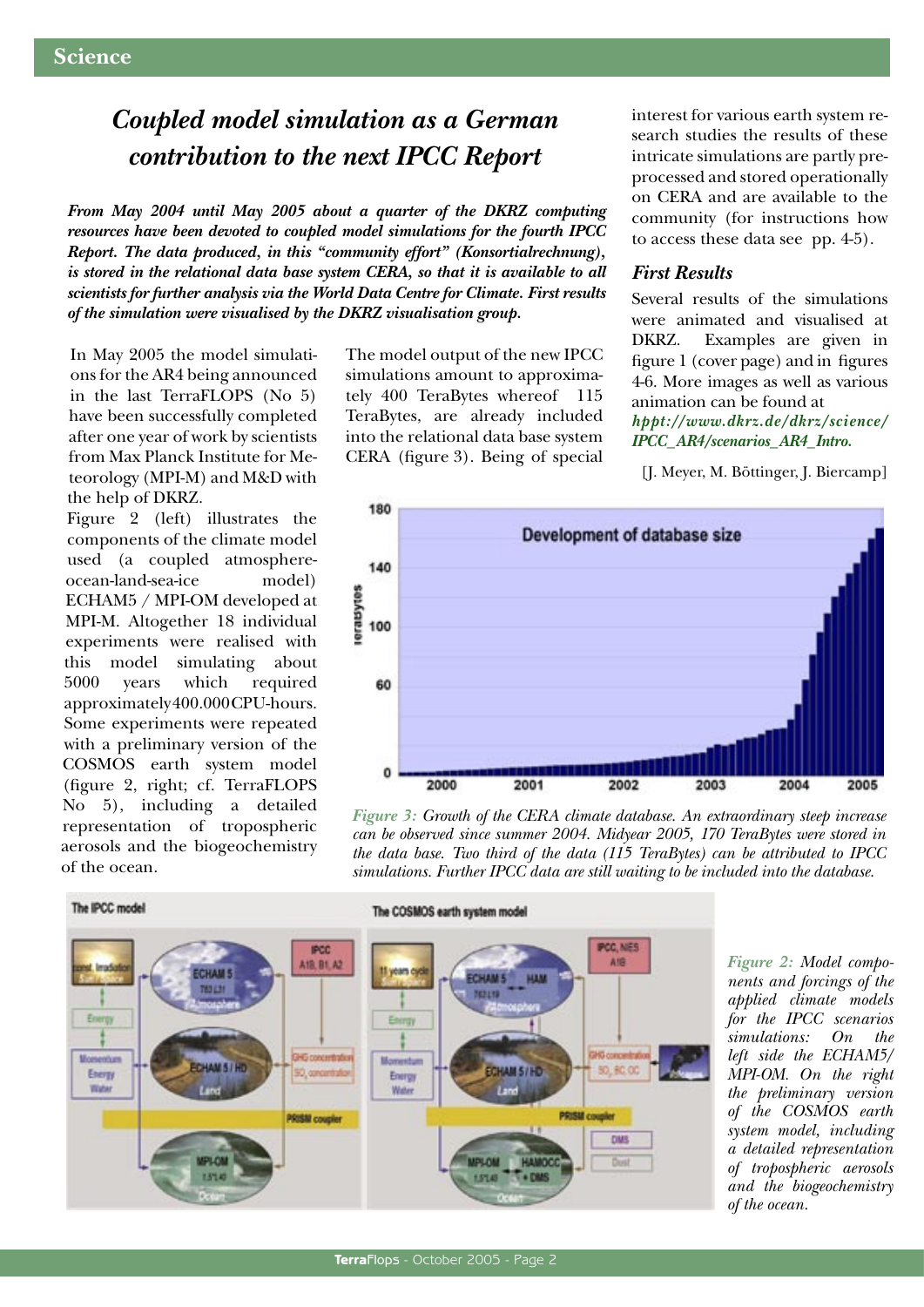

*Figure 4: Simulated and observed temperature between 1860 and 2000 and simulated future temperature for three different emission scenarios. The comparison of the temporal development of the 2-mtemperature shows the possible reactions of the climate system to changing greenhouse gas concentrations within the next 100 years. The curves show a mean global warming of 2,5 to 4,1°C until the end of this century.*

IPCC AR4: CO, Concentrations (dashed) and Mean Global Sea Level Change (solid)



*Figure 5: Changes of the mean global sea level (solid lines) are strongly influenced by the level of greenhouse gas concentrations in the atmosphere (dashed lines). The simulations show that - depending on the emission scenario - a global mean sea level change of 21 to 28 cm (compared to the period 1961-1990) can be expected. Note that for the scenarios A1B and B1 the simulations have been continued with constant concentrations (values of 2100) for the period between 2100 and 2200. However, since the ocean is able to store large amounts of heat, the sea level will continue to rise even when the greenhouse gas concentrations have reached their maximum.* 



*Figure 6: Simulated sea level change for IPCC scenario A1B in 2100 and 2200. The projected mean global sea level rise of 28 cm for 2100 and 56 cm for 2200 (see also figure 5) can be attributed to the steric expansion of the water masses. Regional differences in the sea level changes are caused by changes of the ocean circulation and the hydrologic cycle (precipitation minus evaporation).*

#### *Climate Change Signal Analysis using Bayesian Statistics*

Another contribution to IPCC AR4 has been produced by scientists from the Meteorological Institute of the University Bonn in cooperation with the Meteorological Research Institute of KMA, Korea and M&D. They applied a statistical approach to ensemble runs with the ECHO-G model and to multi model ensembles.

For these experiments nearly 20.000 CPUh were provided by DKRZ. Every experiment, simulating 250 years, produced 1,2 TeraBytes data for the atmosphere and 50 GigaBytes data for the ocean - adding up together to approximately 20 TeraBytes.

These data will also be made publically available. For more informations see:

*http://www.dkrz.de/report\_2005 (* ➜ *193)*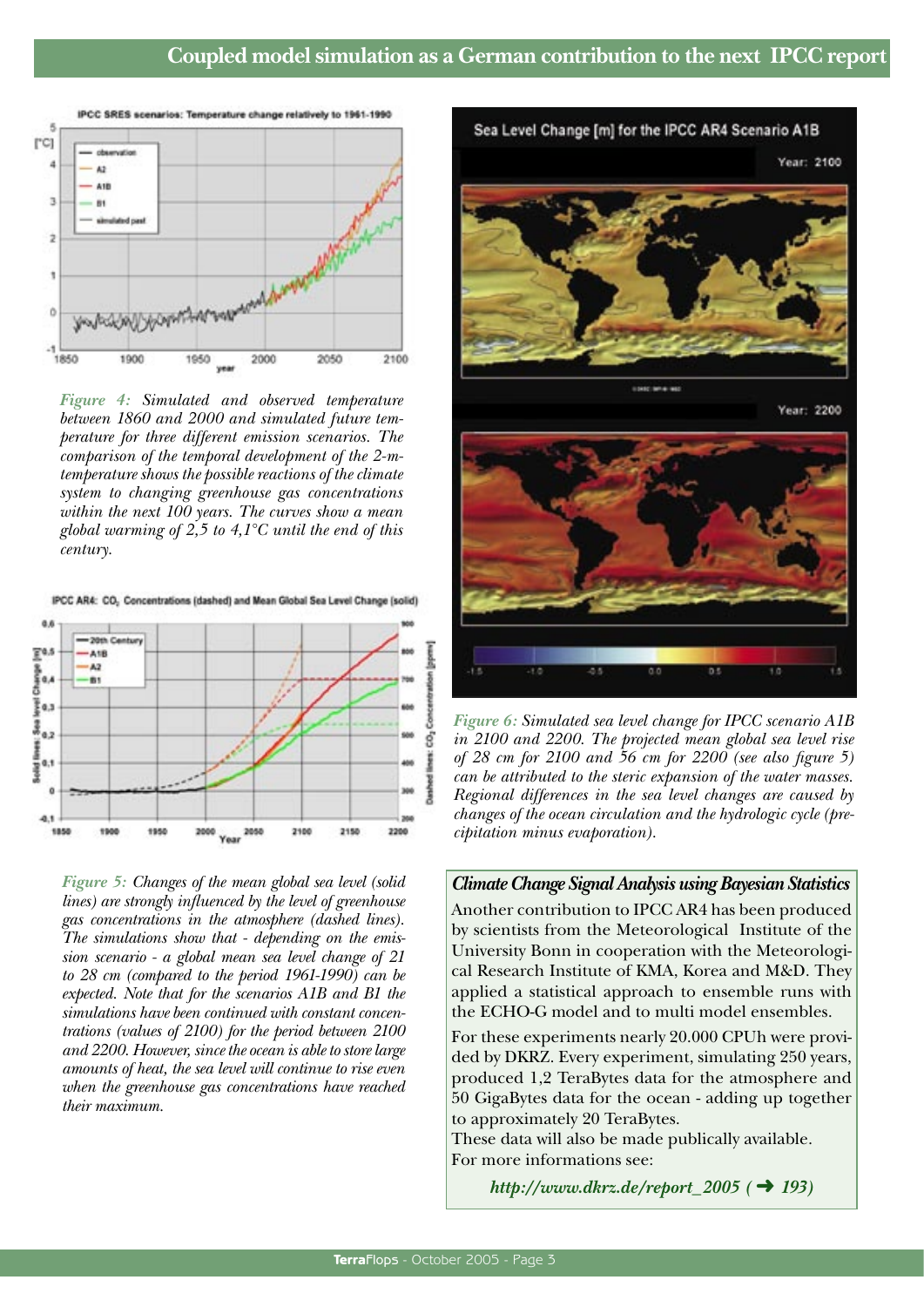# *Community access to data from the IPCC experiments performed at DKRZ*

The IPCC scenarios meet the requirements defined for the IPCC WG I data base on PCMDI **[1]** , which serves as a data archive for the new Assessment Report No 4 of the IPCC. Thus a subset of daily and monthly averaged data are included in the IPCC Model Output Archive at PCMDI: **[2]***.*  Some of the data are also available from the IPCC-Data Distribution Centre: **[3]**.

However, the total amount of data currently available at DKRZ (Table 1) is about 115 TeraBytes and includess 6-hourly and monthly data originating from ECHAM5 scenario runs. These data are stored as time series of 2-dimensional fields in the data base CERA which permits online access to the data.

#### *Online access to the data base*

A complete list of global scenario runs (stored as experiments within the data base) can be found on **[4]***.* This page also gives access to the information on the individual data sets (link 'experiment') and a code list (link 'parameter') for variables that are available from these experiments. The experiment information available from these pages is directly created from the meta-data stored in the CERA data base. The experiment description also supplies the user with comprehensive meta-data information of specific data sets (variables). This includes information on spatial and temporal coverage and on the total size of the stored data.

The data access for download is carried out by means of a java based applet which is running in an internet browser (with java plugin installed) or alternatively by applying the command line (java-) tool jblob. The data base browser is the standard tool for directly accessing and browsing the meta-data content of the entire data base and hence to have a look on the complete data base content. This is done by accessing the data base from the internet.

The data base browser (starting from URL: **[5]**) allows different strategies to look for specific data sets. They may focus on the characteristics of the data sets or on the experimental setup. When looking for specific variables,

the search is first focused on the topic meta-data which describe the physical quantities and will point to all those data sets that are associated with them. In most cases, a refinement is required here because of the large number of data sets (about 60.000 up to now) that matches normally the topic search.

Those refinement criteria may be the project or experiment which is usually associated with specific scenarios. But temporal resolution, spatial resolution or temporal coverage are important characteristics for the usability of the data as well. Currently this information is not accessible for direct search but is included already into the meta-data. Thus a closer look to the corresponding meta-data is required for the data to be considered. However, even the experiment's name will provide an indication on the data content. Thus the experiments acronym includes amongst others codes for model(s), horizontal and vertical resolution and scenario. As an example the experiment name: EH5-T63L31\_OM-GR1.5L40\_A1B\_3 indicates ECHAM5 (EH5) atmosphere-model with T63 resolution and 31 levels (T63L31) coupled to the MPI-OM ocean model (OM) with 1.5 degree resolution and 40

*Table 1: Short list of IPCC experiments from which data are available at DKRZ, for detail see [4]*

| <b>Name</b>                  | Period                 | <b>Short Description</b>                                                                         |
|------------------------------|------------------------|--------------------------------------------------------------------------------------------------|
| EH5-T63L31_OM-GR1.5L40_CTL   | 2150-2655              | Pre-industrial control experiment                                                                |
| EH5-T63L31_OM-GR1.5L40_20C_1 | 1860-2000              | 20th century with anthropogenic forcing (greenhouse gases, sulfate), 3 realisations              |
| EH5-T63L31_OM-GR1.5L40_20C_1 | 2001-2100              | Commitment experiment with constant concentrations (year 2000), 3 realisations                   |
| EH5-T63L31_OM-GR1.5L40_A1B_1 | 2001-2100              | SRES scenario: A1B (initialised in year 2000 of 20C_1), 3 realisations                           |
| EH5-T63L31_OM-GR1.5L40_A1B_1 | 2101-2200              | Commitment experiment with constant concentrations (year 2100), 3 realisations                   |
| EH5-T63L31_OM-GR1.5L40_B1_1  | 2001-2100              | SRES scenario B1 (initialised in year 2000 of 20C_1), 3 realisations                             |
| EH5-T63L31 OM-GR1.5L40 B1 1  | 2101-2200              | Commitment experiment with constant concentrations (year 2100), 3 realisations                   |
| EH5-T63L31 OM-GR1.5L40 A2 1  | 2001-2100              | SRES scenario A2 (initialised in year 2000 of 20C_1), 3 realisations                             |
| EH5-T63L31_OM_1CO2_1         | 1860-1930              | CO <sub>2</sub> only: Annual increase of 1% until CO <sub>2</sub> doubling, 3 realisations       |
| EH5-T63L31_OM_1CO2_1         | 1931-2080              | stabilisation at CO <sub>2</sub> doubling, 3 realisations                                        |
| EH5-T63L31_OM-GR1.5_CMIP4_1  | 1930-2000<br>2001-2188 | $CO2$ only: Annual increase of 1% until $CO2$ quadrupling, stabilisation at $CO2$<br>quadrupling |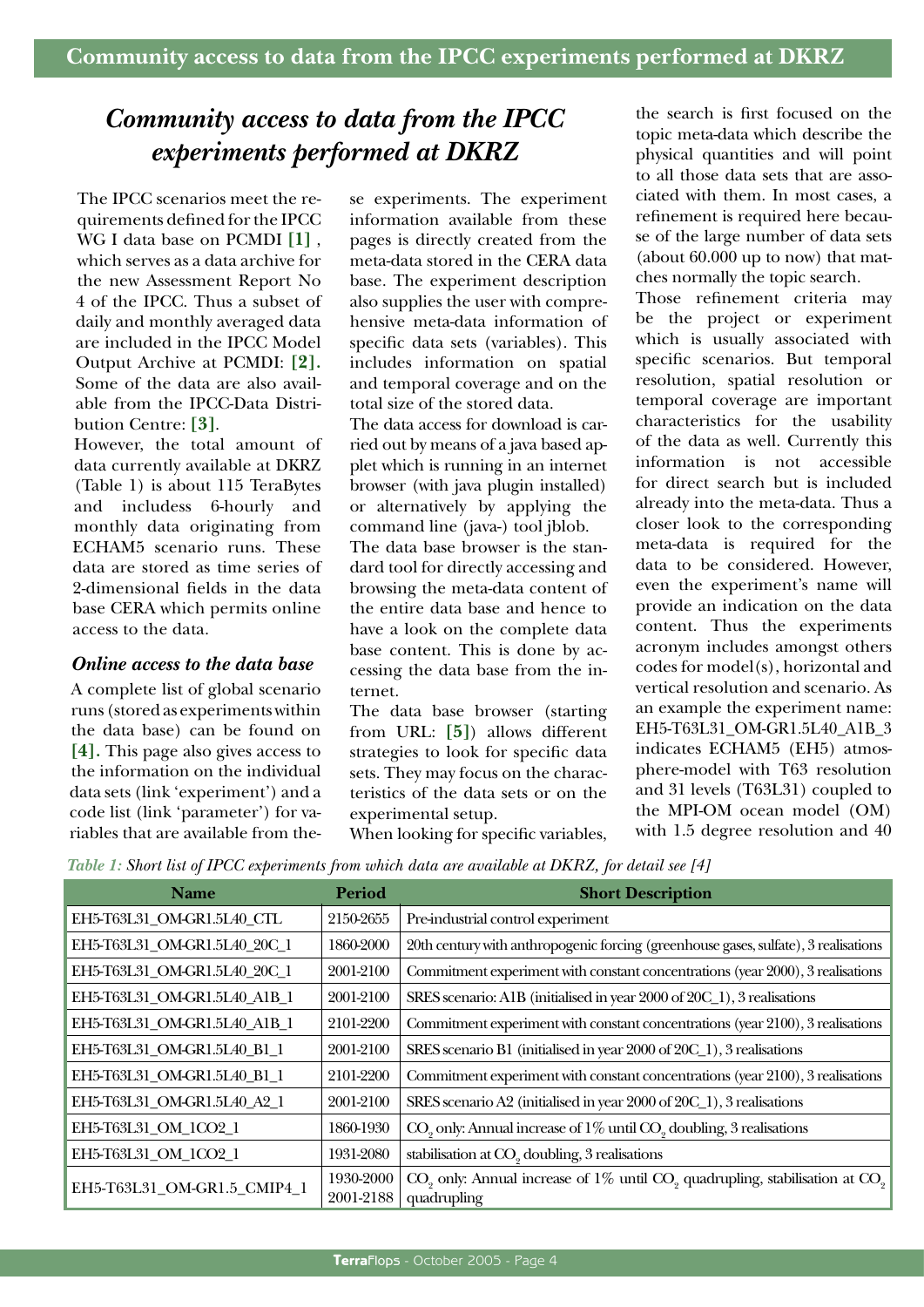# **Community access to data from the IPCC experiments performed at DKRZ**

levels (GR1.5L40).(A1B) indicates the SRES A1B IPCC forcing scenario while (3) is the 3rd member of an ensemble of runs.

The second way of searching the data is to select a keyword and/or a project at the experiment level. This will reduce the assortment to a matching set of experiments. Even in this case the experiment name will give hints on additional characteristics as mentioned above.

The data base browser additionally enables those users who have got an user account (free of charge) to download data sets (or parts of it) directly to the local disk.

Since most data are part of the WDCC **[6]**, these data are freely accessible due to the rules of the ICSU **[7]**.

For more details on the data access please refer to **[5]**, where you can start the data base browser but also find some usage links.

Currently a new browser version is being developed. It will improve the functionality for searching



*Figure 7: Metadata representation in a web browser*

the meta-data to get meta-data information. Future capabilities will

| $[1]$             | http://www-pcmdi.llnl.gov/ipcc/standard_output.html |  |
|-------------------|-----------------------------------------------------|--|
| $\lceil 2 \rceil$ | http://www-pcmdi.llnl.gov/ipcc/about_ipcc.php       |  |
| $\lceil 3 \rceil$ | http://ipcc-ddc.cru.uea.ac.uk/                      |  |
| [4]               | http://www.mad.zmaw.de/IPCC/ipcc.wg1.html           |  |
| $\lceil 5 \rceil$ | http://cera-www.dkrz.de/CERA                        |  |
| [6]               | http://www.mad.zmaw.de/wdcc/                        |  |
| $\lceil 7 \rceil$ | http://www.ngdc.noaa.gov/ wdc/guide/gdsystema.html  |  |
| [8]               | http://mad.zmaw.de/WINI/                            |  |
|                   |                                                     |  |

include cutting of regions from the data set, a more comfortable time selection and a download of metadata. A first look to the new metadata view can be found on **[8]**.

#### *Regional Data*

Data from regional simulations described below will also become available via CERA.

[Hans Luthardt]

# *Regional climate modelling with CLM*

The local model of the Deutscher Wetterdienst (Germany's National Meteorological Service) is used in its climate version (CLM) to simulate the regional climate of today (1960-2000) and future decades in Europe (2000-2100). The high spatial resolution of 0.165° provides a good basis for regional climate investigations.

The regional model is forced 6 hourly by global climate model runs with ECHAM5/ MPI-OM under several climate conditions. The actual climate of the 20th century is simulated by three 20th century realisation runs, which are all based on the same control run, but set off at different initialisation times. The climate of the 21st century is modelled with respect to three IPCCclimate scenarios (A1B, B1, A2) with different assumptions regarding the development of global greenhouse gas concentrations.

The output of the regional model

will be divided into three different data streams with its specific characteristics. The overall output format is netCDF. Data stream 1 is intended for future model forcing purposes and will be lead into the UT-archive file system per time step. Data stream 2 will be converted into time series before being archived in the CERA database and is intended e.g. for model inter-comparisons. Unlike the other two data streams, data stream 3 will be derotated into a regular geographical grid with 0.2° resolution. For the data transformation between the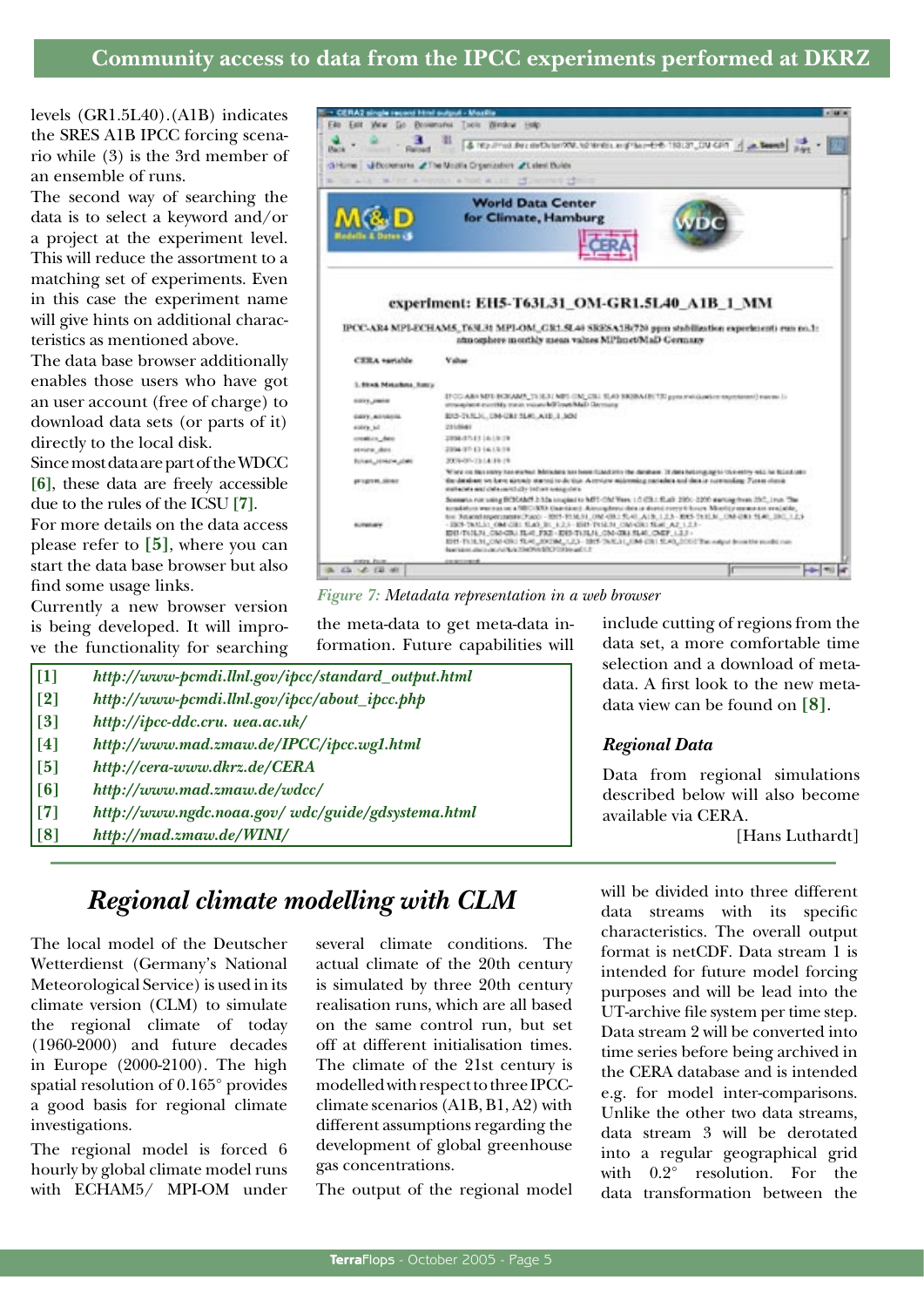# **Service Group Adaptation (SGA) established at M&D**

respective grids the same method as for REMO data will be used. The stream 3 data will be provided via CERA as time series and used in the context of the BMBF projects dealing with adaptation to climate changes, which are attended by SGA.

In accordance with the ENSEMBLE project, the model domain covers the west European region and is given in figure 8. The model variables are calculated as two-dimensional near surface fields and three dimensional soil and atmospheric fields, respectively. The soil fields are simulated on 10 different levels with a maximum depth of 15 meters. The atmospheric fields are given on 6 pressure levels (200, 500, 700, 850, 925 and 1000 hPa). The time intervals of the output fields range from 1 to 12 hours and include daily output fields, depending on the respective variables.

The CLM model runs will start this fall with a consortial status on the DKRZ machines and will presumably be finished in summer 2006. The data is archived in CERA, which is described on *www.wdc-climate.de*.

[Claudia Wunram]



*Figure 8: Map of the entire model domain of the CLM runs. Big red square shows the domain without sponge, the smaller square the subdomain for nesting.*

# *Service Group Adaptation (SGA) established at M&D*

The service group adaptation (SGA) has been established since May 2005 in the context of the group "Model and Data" (M&D) at the Max Planck Institute for Meteorology, Hamburg. SGA is part of BMBF's new funding priority "Research for Climate Protection and Protection from Climate Impacts". Under the overarching policy principle of sustainability the funding concept pursues the aim of translating existing knowledge of the climate into the solution of application-oriented topics. This includes protection of the climate in the long term, i.e. via the reduction of greenhouse gas emissions, but also the protection

from the consequences of short-term climate changes and extreme weather events, a theme which has become very topical lately.

Weather and climate play an increasingly important role in various sectors of the economy and society. This has to be taken into account in business management and planning strategies, especially on a regional basis. Even if the emissions of greenhouse gases are reduced, there will still be a damaging impact on the ecological and climate system in the future. Thus it is necessary to develop strategies to make it possible to adapt to those impacts of global warming that are already known today to be

unpreventable. Moreover we need to be able to adapt better to climate and weather changes already on a short timescale. The timely adoption of suitable adaptation measures can not only reduce economic losses but may also give rise to new business opportunities.

BMBF's funding priority "Research for Climate Protection and Protection from Climate Impacts" focuses at several topics, applications and regions in Germany. Keeping the long-term need to develop new integrative strategies in mind, a common data base and methodological background for the projects dealing with adaptation processes is needed. This task is addressed by the Service Group Adaptation (SGA).

The objective of the service group is to intensify the trans-disciplinary coo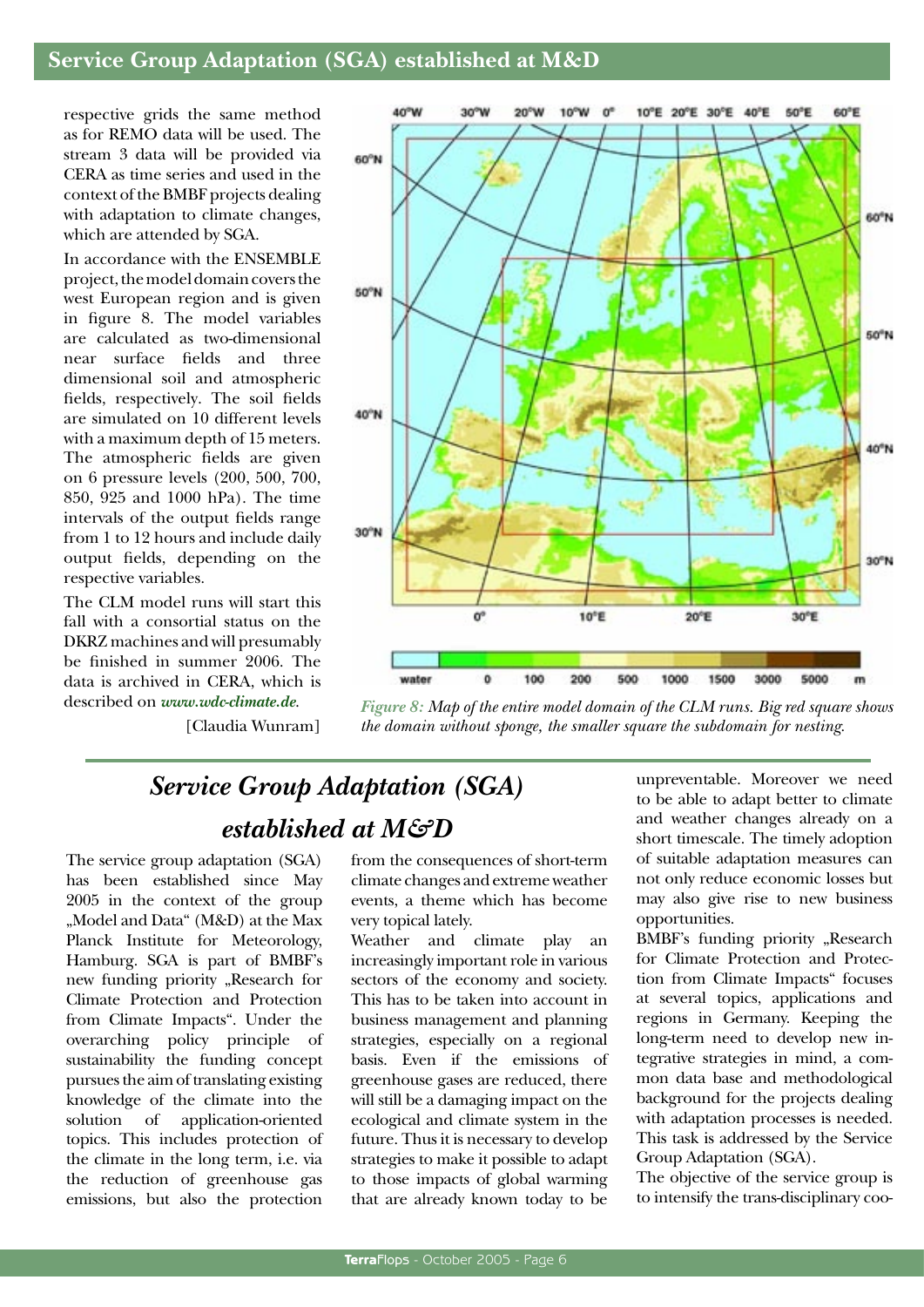peration between climate data users from business and society and from different scientific fields. In this context it is crucial that the problems and questions coming from the potential user groups from numerous branches of business and various areas of society are at the centre of future research activities. One of SGA's main efforts is to establish a dialogue with the users, who might not be familiar with handling climate models and data. Advice is given appropriate to the specific project members with respect to the handling and application of climate model and observational data.

SGA's main tasks are to define a standardised basis for applied regional modelling (CLM model), to process and consolidate the output of regional climate modelling under the condition of different climate scenarios and to make it available to the participating projects in the BMBF funding priority. On top of that, SGA includes the data of the routine observations of the Germany's National Meteorological Service (Deutscher Wetterdienst, DWD) as well as observations from other European countries and supplies it to the project members.

An additional scientist located at the DWD, Offenbach, provides support to the Hamburg SGA team in dealing with the supply, digitalisation and homogenisation of observational data.

In Hamburg SGA is represented by Dr. Elke Keup-Thiel and Dr. Claudia Wunram. For questions, comments and further input, please contact: <*sga@dkrz.de*>. Further information will be available on SGA's website at: *http://sga.wdc-climate.de* (currently under construction).

The activity of the SGA is supervised by a coordinating group, which consists of representatives of the following institutes: the "Model and Data" group at Max Planck Institute for Meteorology, Hamburg, the GKSS research centre, Geesthacht, and the DWD, Offenbach.

[Claudia Wunram]

# *Towards a new data management concept at DKRZ*

Besides supercomputing DKRZ provides extensive data services for the user community. Archiving of data is organised in a very conveniant and transparent way for the users via the UNIX filesystem. The global file system (GFS) provides direct access to the data via a disk cash of 70 TeraByte from which it is automatically copied into tape based mass storage system with a capacity of curently 6 Peta-Byte.

For today's scientific work, data and their fast retrieval and reliable archiving is of central and increasing importance. DFG requires for funding projects a committment on "Proposals for Safeguarding Good Scientific Practice" (*Grundsätze zur Sicherung guter wissenschaftlicher Praxis*). This includes the recommendation, that primary data as the basis for publication shall be kept accessible for ten years [1]. In addition, from a more scientific view the easy access to as many simulation results as possible will give raise to many new possible experiments. Therefore, the data archiving strategies have to be reconsidered and the DKRZ usergroup has requested a new data management concept which meets the requirments in a sustainable way.

at DKRZ is stored directly on tape without classification and without a special service level agreement with respect to long term archiving. A working group consisting of members of DKRZ, M&D and the usergroup proposed a data management concept, which could serve as a basis for further discussions.

Most data stored at DKRZ can be associated to HLRE-projects. Three archive classes should be defined in the future.

#### *1. Working Data*

- This includes all data actually worked on, e.g. raw model data during the simulation experiment.
- These data should reside on disk to guarantie fast and frequent access.
- These data have a relatively short life time and disk quota for indivudal users as well as for scientific projects are defined.
- *2. Project Data*
- This class involves data of the project which are less frequently used but are needed throughout the lifetime of the project.
- These data will be removed some time after the related project has ended.
- For reasons of economy no second copies of these data can be stored.
- 3*. Long term archive data*
- All data relevant to publication or

data of special common interest (e.g. simulation results for IPCC)

- Archived for a long time  $(20 \text{ years})$ .
- The data have to be well documented in a standardised way.
- Data are read only and cannot be changed.
- To minimise the risk for data loss, safety copies of the data are generated. It would be desirable to store at least a subset of these backups outside DKRZ in co-operation with another institution.

Implementation of this strategie requires the introduction of schemes for accounting of data and for allocation of storage capacity to projects.

Once this is in place DKRZ will provide as a next step the possibility to request second copies of specified data to be written on separete tapes, e.g. using the CERA data base.

These basic ideas for a data management concept are under discussion. Contributions from users are welcome and should be send to J. Biercamp (DKRZ, <*biercamp@dkrz.de*>), M. Lautenschlager (M&D, <*lautenschlager@dkrz.de*>) or B. Fritzsch (usergroup, <*fritzsch@awibremerhaven.de*>).

> [Bernadette Fritzsch] [Joachim Biercamp]

[1] Recommendations of the Commission on Professional Self Regulation in Science, Proposals for Safeguarding Good Scientific Practice, DFG, January 1998

Up to now most mass data produced